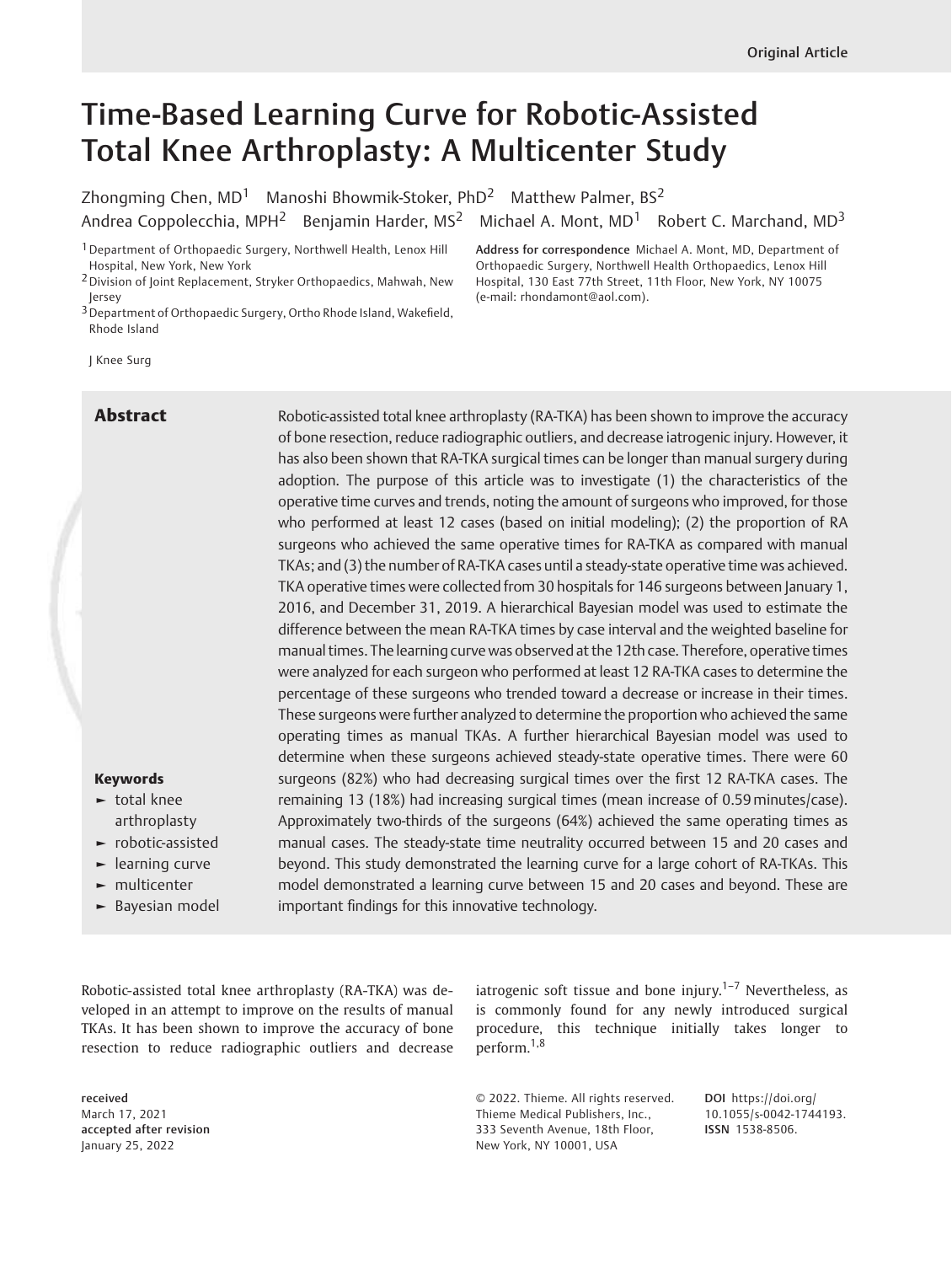

Fig. 1 The model shows that the shift to time neutrality occurs between 10 and 14 cases with an inflection point at case 12. TKA, total knee arthroplasty.

There are studies on the learning curve for RA-TKA but they are limited. The few reports include small, single- or multicenter surgeon experiences.<sup>9,10</sup> Sodhi et al demonstrated a learning curve of 20 cases for two surgeons by analyzing  $240$  cases.<sup>11</sup> In this analysis, one surgeon's mean first  $20$ robotic case operative time of 81 minutes was significantly longer than his mean manual case time of 68 minutes  $(p < 0.05)$ , but his mean last 20 robotic case operative time of 70 minutes was similar to his manual cases. The second surgeon's mean first 20 robotic operative times of 117 minutes was significantly longer than his mean manual case time of 95 minutes ( $p < 0.05$ ), but his mean last 20 robotic operative time of 98 minutes was also similar to his manual case times. Nevertheless, this study only included a two-surgeon experience.

Since there is a paucity of literature on the learning curve of RA-TKA, we wanted to study this topic using a larger sample size. Therefore, we investigated the learning curve in a multicenter study by reporting on how many RA-TKA cases might be performed before operating times approach manual times. Specifically, we evaluated the following: (1) the characteristics of the operative time curves and trends, noting the number of surgeons who improved, for those who performed at least 12 cases (based on initial modeling); (2) the proportion of RA surgeons who achieved the same operative times as manual TKAs; and (3) the number of RA-TKA cases until a steady-state operative time was achieved.

#### Methods

TKA operative times were collected from 30 hospitals for 146 surgeons between January 1, 2016, and December 31, 2019. These were obtained from the Stryker Performance Solutions Hospital Reported Outcomes database (Stryker, Mahwah, NJ). This database consists of electronic health record data submitted by organizations participating in the Stryker Performance Solutions analytics service. Procedures were identified using the International Classification of Diseases, 10th Revision (ICD-10) codes and the operating room scheduling case descriptions. The search yielded a result of 23,978 TKA procedures. There were 18,272 manual surgeries and 5,706 RA surgeries utilizing the Mako Robotic-Arm Assisted Total Knee Application (Stryker, Mahwah, NJ). The surgeons

performed a mean of 164 TKA procedures (range: 1–1,315), a mean of 125 manual cases (range: 1–1,312), and a mean of 39 RA-TKAs (range, 1–785). Operative time was defined as time in minutes between first incision and wound closure. The mean operative times were  $91 \pm 27$  minutes for all TKAs,  $88 \pm 26$  minutes for manual TKAs, and  $99 \pm 28$  minutes for RA-TKAs.

During this preliminary phase of the analysis, a hierarchical Bayesian model was used to estimate the difference between the mean RA-TKA times by case interval and the weighted baseline for manual times for all 146 surgeons.<sup>12-15</sup> The first RA case averaged 24 minutes longer than the mean manual case time with RA group operative times steadily decreasing. The initial learning curve, as defined by time neutrality to manual TKA, was observed at the 12th case (►Fig. 1). Data are only shown through the first 40 cases due to the small number of surgeons who had greater than 40 robotic cases.

After the preliminary analyses, the operative times for surgeons who performed at least 12 RA-TKA cases were analyzed. This included 5,404 RA-TKA cases for 73 surgeons. Curves demonstrating trends of the operative times were created for each of these surgeons to determine the proportion who decreased or increased their operative times. Further analyses were done for these surgeons to determine how many of them achieved the same operating times as manual cases. A further hierarchical Bayesian model was used to determine when these surgeons achieved a steadystate operative time.

### Data Analyses

Data processing and statistical modeling were completed using the Python (Python, Beaverton, OR) programing language and Microsoft Excel (Microsoft, Redmond, WA). Mean operative times were calculated and the curves demonstrating the trends of the surgical times and their slopes were plotted. Further analyses were performed to determine the proportion of surgeons who had decreasing or increasing operative times, and those who achieved the same times as manual cases. For the hierarchical Bayesian models, the weighted baseline was defined as the mean reported manual time for a given surgeon compared with the total number of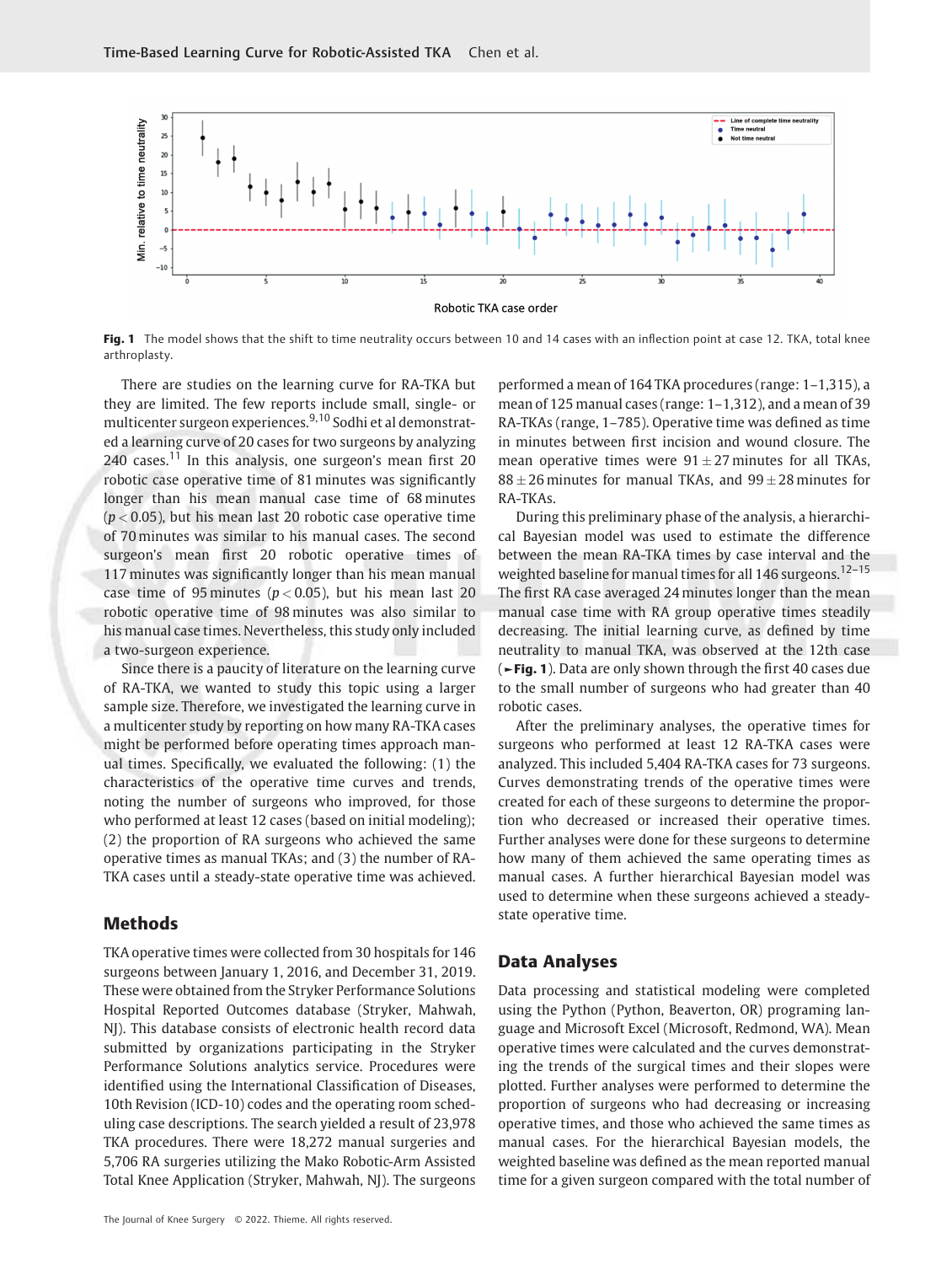procedures and the overall operative times. Student's t-tests were used to compare the mean RA-TKA times by case interval to the weighted baseline for manual TKAs because it is inherently robust for outliers.<sup>12</sup> The programing language utilized the Python (Python, Beaverton, OR) 3.7.2, Pandas 1.0.1, Numpy 1.18.2, seaborn 0.10.0, and pymc3 3.8 libraries and dependencies.

## Results

Trend curves demonstrated that the majority of surgeons had decreasing RA-TKA surgical times. Specifically, 82% of surgeons (60 out of 73) had trends with slopes demonstrating decreasing surgical times. The remaining 13 surgeons had trends with slopes demonstrating increasing surgical times for the first 12 RA-TKA cases (mean increase of 0.59 minutes/case; range: 0.02–3.22 minutes/case).

Of the 73 surgeons, 47 (64%) were able to achieve the same operative times as manual TKAs. The mean annual TKA volume for surgeons who achieved the same operative times as manual TKAs was 83 cases (range: 13–785). The mean annual TKA volume for surgeons who did not was 57 cases (range: 12–172). We cannot say the exact reasons why some surgeons become time neutral and others do not. This may be due to a multitude of factors, for example, staff issues, teaching, and others. Nevertheless, we suspect that high yearly caseloads are associated with whether surgeons become time neutral or not, and this is further opportunity for future larger research.

The further Bayesian model demonstrated steady state time neutrality between 15 and 20 cases. No significant differences in mean operating times between RA-TKA and manual TKA were demonstrated beyond the 20th case (Bayesian credible intervals shown in ►Fig. 2).

### Discussion

RA-TKA has been shown to improve the accuracy of bone resection to plan, reduce radiographic outliers, decrease iatrogenic soft tissue and bone injury, and improve clinical outcomes.1,16 However, it has also been demonstrated that as with most new technologies, initially, there is an primary increase in operating times. $8$  The few studies that exist on the time-based learning curves of RA-TKAs are limited to small, single- or multicenter surgeon experiences.<sup>9,10</sup> Because of this paucity of literature, we endeavored to understand the estimated number of cases needed to reach time neutrality when using RA-TKA. In a large cohort of multicenter timebased study, we observed an initial learning curve of 12 cases (►Fig. 1). Greater than 80% of surgeons had decreasing RA-TKA surgical times. The remaining surgeons demonstrated increasing surgical times but only increased by less than 1 minute per case. After 20 cases, there were no significant differences between manual and RA-TKA times. The model demonstrated a reasonable learning curve with consistent time neutrality achieved between 15 and 20 cases, and corroborated the results of previously published smaller studies.11,17,18

The study has some limitations. We did not account for some variables including the relative skill of the individual surgeons, the time-lapse between cases and factors that may have increase the complexity of certain cases. Instead of measuring these effects directly, a model that accounted for a high degree of variance was selected. The same model could be applied to new, incoming data to determine whether the observed trends hold constant over time. Individual surgeon performance could also be evaluated using pooling. All of the RA-TKA surgeries were done using the same robotic system, and therefore, the observations from this analysis may not be generalizable to other procedures. It is noted that there could be significant bias in the data, as the data were obtained from an industry-sponsored and maintained database and only includes surgeons who participated in the database. However, the data were collected and analyzed independently to minimize such potential biases. Additionally, an individual surgeon's operative volume should be considered as a surgeon who does one case every 3 months is vastly different than a surgeon who does 12 cases in 3 weeks. In fact, this report was written to account for lower volume, as well as high-



Fig. 2 The difference of means for each incremental case versus the approximate baseline. Vertical bars represent Bayesian credible interval. No statistically significant difference found beyond the 20th case (all credible intervals for cases > 20 contain 0).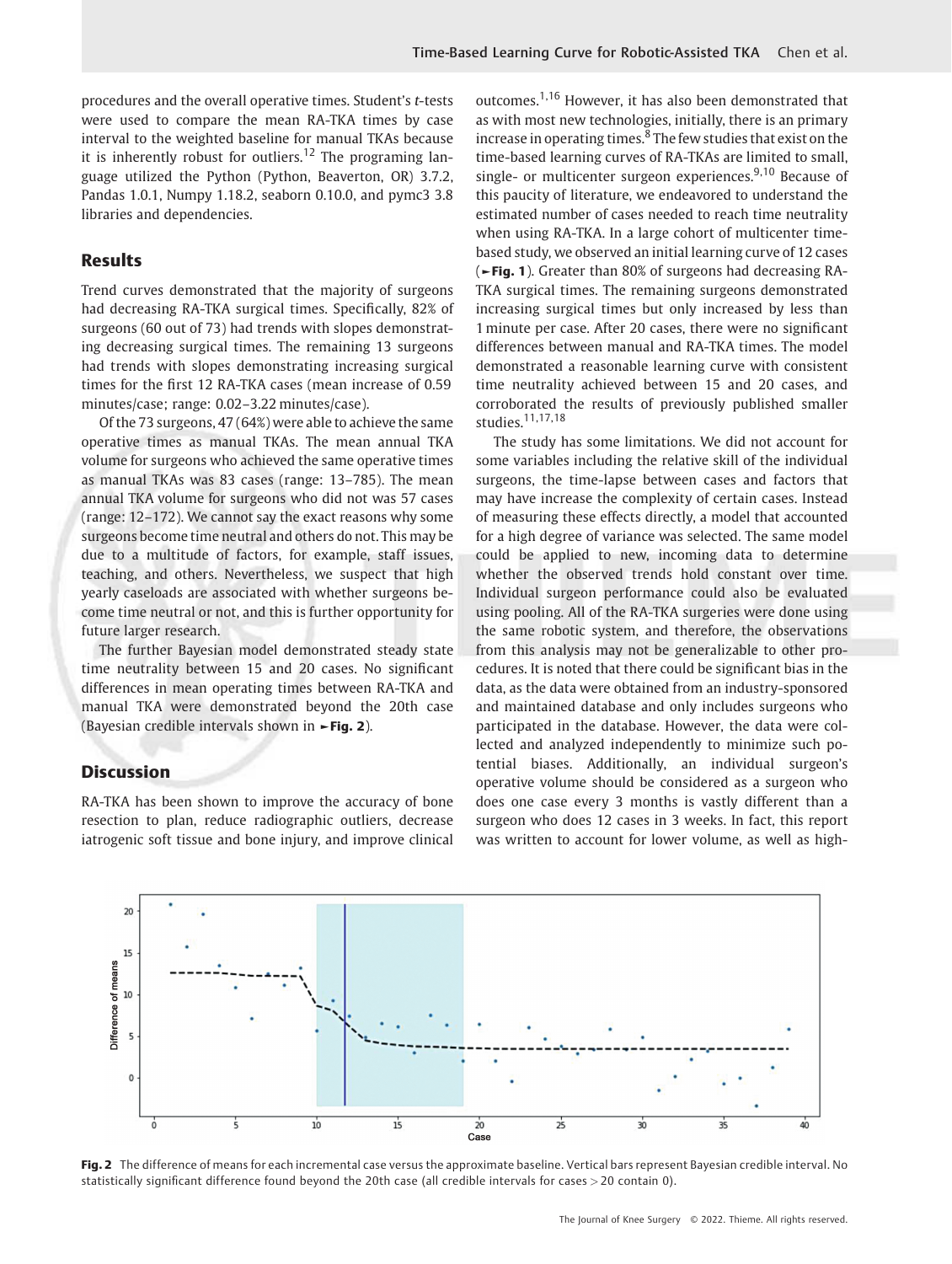volume surgeons, to allow for some degree of generalizability of our results.

While it has been previously stated that a small number of surgeons included in this study had greater than 40 robotic cases, the long-term characteristics of the learning curve, high-volume surgeons have already been well established in multiple prior studies.9,11,19 Sodhi et al studied RA versus manual operative times and the overall learning curve of two high-volume joint reconstructive surgeons.<sup>11</sup> Both surgeons operated at programs that perform approximately 500 to 600 lower extremity joint arthroplasties per year. A total of 240 RA-TKA cases (180 for surgeon 1 and 60 for surgeon 2) were analyzed. These cases were sequentially grouped into cohorts of 20, allowing for the comparison of multiple time intervals. These were also compared with random samples of 20 manual cases performed within 3 months of the study. The first surgeon had a significant decrease in mean RA-TKA operative times from their first to last cohort (81 vs. 70 minutes,  $p < 0.05$ ) and a significant difference between the first RA cohort and the manual cohort (81 vs. 68 minutes,  $p < 0.05$ ). However, they had no significant difference in mean operative times between the last RA cohort and manual cohort (70 vs. 68 minutes,  $p > 0.05$ ). Similarly, the second surgeon demonstrated a significant decrease in mean RA-TKA operative times from their first to last cohort (117 vs. 98 minutes,  $p < 0.005$ ) and a significant difference between the first RA cohort and the manual cohort (117 vs. 95 minutes,  $p < 0.005$ ), but no significant difference in mean operative times between the last RA cohort and manual cohort (98 vs. 95 minutes,  $p > 0.05$ ). Therefore, this demonstrated that high-volume surgeons should be able to perform RA-TKAs without increasing their operative times.

In another study, the long-term RA versus manual operative times of a high-volume board-certified surgeon was studied.<sup>19</sup> A total of 140 RA-TKA cases were analyzed. The matching cohort was made up of 60 consecutively performed manual TKA cases and 20 sequentially performed RA cases, representing the RA cases performed by the surgeon in the first month. The study groups contained two cohorts of 60 RA cases (120 total) with the first cohort representing the RA cases completed at approximately 6 months and the second cohort representing the RA cases completed at approximately 1 year. The learning curve was steepest between 1 and 6 months, but still continued to decrease in the subsequent 6 months. RA mean operative times were found to be 81, 65, and 62 minutes at approximately 1 month, 6 months, and 1 year, respectively, and a significant decrease was found between 1 month and 1 year (81 vs. 62 minutes,  $p < 0.00001$ ). This further demonstrated that high-volume surgeons decreased their long-term robotic operative times.

Kayani et al also studied a high-volume surgeon's learning curve for  $RA$ -TKA $<sup>9</sup>$  A total of 120 patients (60 consecutive</sup> undergoing manual TKAs followed by 60 consecutive receiving RA-TKAs) between 2016 and 2017 were analyzed. They used a cumulative sum control chart (CUSUM) sequential analysis to assess the learning curve. A sharp inflection point was found after the first seven cases. The operative times of these cases were significantly longer ( $p = 0.01$ ). Thus, their results suggest a learning curve of approximately seven RA-TKA cases for high-volume surgeons.

Despite these limitations, the authors believe that this large-scale analysis represents a valuable contribution to this topic.

Our results are consistent with other studies in demonstrating decreased operative times with each successive RA-TKA for the majority of surgeons, and a point when operative times compared with manual TKAs are no longer significantly different.<sup>17–19</sup> Marchand et al demonstrated that within 6 months of adopting RA technology, mean operative times of a single high-volume surgeon were similar to those of manual procedures.<sup>19</sup> Mean operative times continued to decrease after 6 months, and at 1 year, a majority (88%) of the surgeon's RA cases were less than 1 hour in duration.<sup>19</sup> Similarly, Sodhi et al demonstrated a learning curve of 20 cases for two surgeons by analyzing 240 cases.<sup>11</sup> There was a significant decrease in RA operative times between the first and last 20 cases for each surgeon (mean  $=$  99 minutes compared with 84 minutes,  $p < 0.005$ ) and no significant procedural time difference between the final 20 RA cases and the manual cases (mean  $= 84$  minutes compared with 81 minutes,  $p > 0.05$ ).<sup>11</sup> Kayani et al reported that the expected learning curve for RA-TKA was seven cases for a single surgeon at a single center, using the same technology as the present study. $9$  In summary, the results of our study are in agreement with previous literature evaluating the learning curve of RA-TKA.

Some studies evaluating the learning curve of RA TKAs revealed slightly differing estimates than ours. Vermue et al reported a single-surgeon inflection point of 22 cases when analyzing 111 RA-TKAs, performed using the same RA technology as in the present study. The authors performed a cumulative summation analysis, and reported an inflection point of 43 cases after analyzing 74 RA-TKAs with the same methodology.<sup>17</sup> This higher inflection point may be due to differences between individual surgeons. King et al reported an increased mean operating time of 9.3 minutes when studying a single surgeon who over a 39-month period performed 290 RA-TKAs using the same system as the present study.<sup>8</sup>

#### Conclusion

In conclusion, the burden of potential increased operating times using RA-TKA should be decreased within the first 15 cases that a surgeon performs.  $8,20$  Most surgeons (82%) improved their RA surgical times and nearly two-thirds achieved time neutrality to manual cases. All of these are important findings for this innovative technology.

Conflict of Interest None declared.

#### References

1 Batailler C, Fernandez A, Swan J, et al. MAKO CT-based robotic arm-assisted system is a reliable procedure for total knee